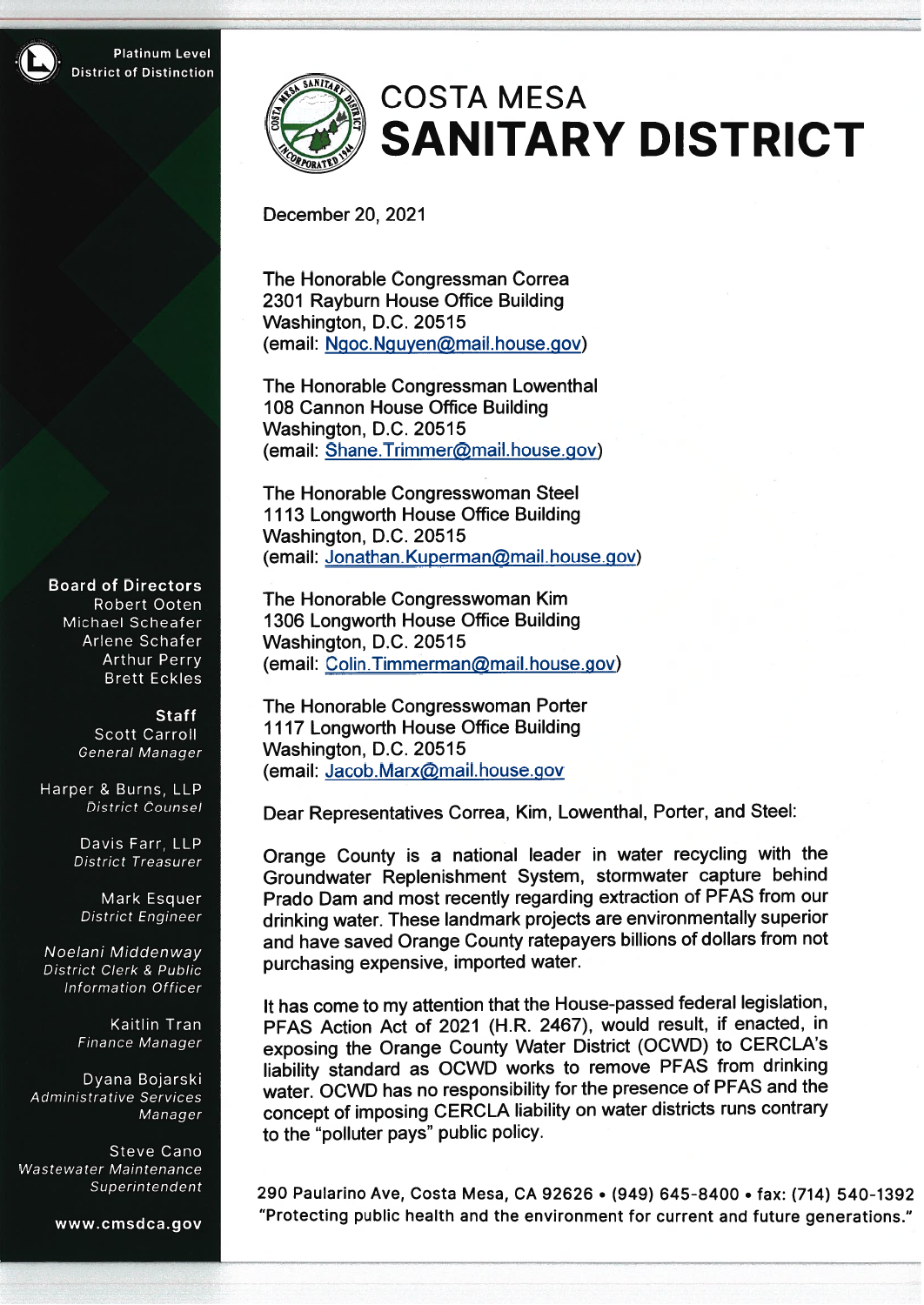**Orange County Congressional Delegation** December 20, 2021 Page 2 of 2

On behalf of the Costa Mesa Sanitary District Board of Directors. I respectfully request that you work in support of OCWD's efforts in garnering an exemption from Comprehensive Environmental Response Compensation and Liability Act (CERCLA) liability for water and wastewater agencies as they properly remove PFAS from drinking water as Congress continues to consider legislative responses to protect our drinking water supplies.

Additionally, under current law (Safe Drinking Water Act), the United States Environmental Protection Agency (USEPA) ensures that public health benefits of new drinking water standards are balanced with the compliance costs that water system ratepavers will ultimately incur. When setting drinking water standards for Perfluorooctanoic acid (PFOA) and Perfluorooctane sulfonic acid (PFOS), we advocate for the USEPA to use this longstanding methodology.

Sincerely,

**Robert Ooten President** 

C: OCWD Board President, Steve Sheldon (ssheldon@ocwd.com) OCSan Board President, John Withers (klore@ocsd.com)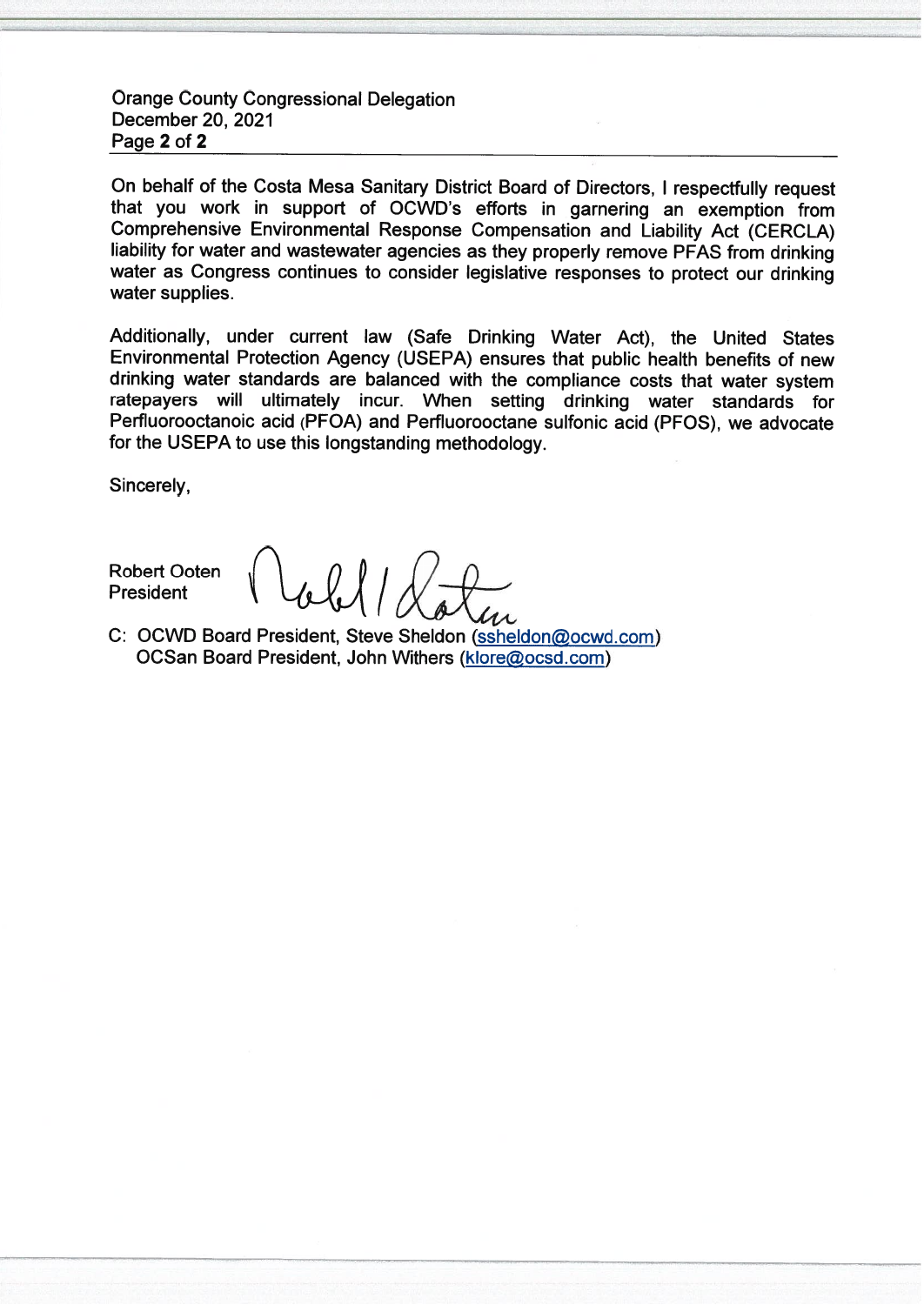# **COSTA MESA SANITARY DISTRICT**

December 20, 2021

The Honorable Senator Dianne Feinstein **United States Senate** 331 Hart Senate Office Building Washington D.C. 20510

The Honorable Senator Alex Padilla **United States Senate** 112 Hart Senate Office Building Washington D.C. 20510

Sent via email to: John Watts@feinstein.senate.gov; Angela Ebiner@padilla.senate.gov; Sarah Swigg@padilla.senate.gov

Dear Senator Feinstein and Senator Padilla:

Per- and Polyfluoroalkyl Substances (PFAS) are a group of man-made chemicals created by chemical manufacturers and despite playing no role in releasing PFAS into the environment, cities and water agencies must find ways to remove them from local water supplies, find alternative water supply, and conduct expensive monitoring. PFAS have been detected in the Orange County Groundwater Basin, managed by Orange County Water District (OCWD), and are estimated to cost Orange County communities more than \$1 billion, over 30 years—a cost that could increase. Complicating this cleanup burden, ratepayers are at additional risk from pending PFAS legislation that would effectively abandon the "polluter pays" principle and create a new separate drinking water standard setting process for PFAS chemicals.

On behalf of the Costa Mesa Sanitary District Board of Directors, I ask as you consider legislation to address PFAS and other contaminants of emerging concern, that you ensure such legislation provides an explicit exemption from liability for water and wastewater agencies related to PFAS cleanup costs. A water utility that complies with applicable and appropriate federal management and treatment standards must not be responsible for current and future costs associated with a PFAS cleanup. We are especially concerned that the House has approved the PFAS Action Act of 2021 (H.R. 2467). This bill creates liability for water agencies that simply receive and treat water supplies with across-the-board Comprehensive Environmental Response Compensation and Liability Act (CERCLA) liability for PFASrelated cleanups.

290 Paularino Ave, Costa Mesa, CA 92626 . (949) 645-8400 . fax: (714) 540-1392 "Protecting public health and the environment for current and future generations."

#### **Board of Directors**

Robert Ooten Michael Scheafer Arlene Schafer **Arthur Perry Brett Eckles** 

> **Staff Scott Carroll** General Manager

Harper & Burns, LLP **District Counsel** 

> Davis Farr, LLP **District Treasurer**

Mark Esquer District Engineer

Noelani Middenway **District Clerk & Public** Information Officer

> Kaitlin Tran Finance Manager

Dyana Bojarski Administrative Services Manager

Steve Cano Wastewater Maintenance Superintendent

www.cmsdca.gov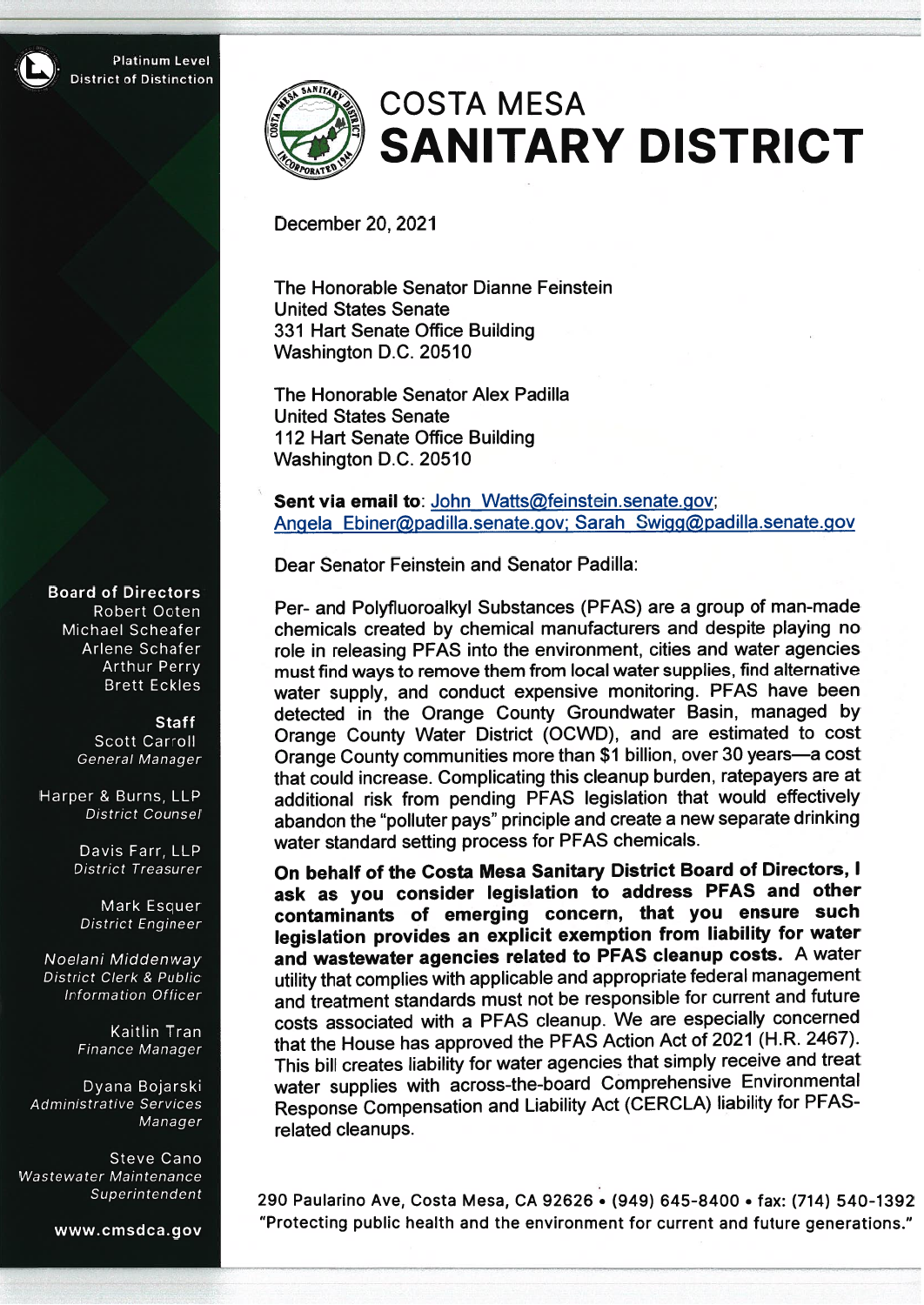### **Senator Feinstein and Senator Padilla** December 20, 2021 Page 2 of 2

This pending legislation provides an exemption for the nations' airports, and it is vital that you secure an exemption to also include water and wastewater agencies. Water agencies have no responsibility for the presence of PFAS and the concept of imposing CERCLA liability is bad public policy.

Also, under existing law (Safe Drinking Water Act), the United States Environmental Protection Agency (USEPA) ensures that public health benefits of new drinking water standards are reasonably balanced with the compliance costs. We advocate for the USEPA to use this current methodology when setting drinking water standards for Perfluorooctanoic acid (PFOA) and Perfluorooctane sulfonic acid (PFOS). This is a longstanding method that has been used and its elimination would burden ratepayers of all income levels with higher costs.

I call upon California's Senators to cast votes implementing these public policy positions.

Sincerely,

**Robert Ooten President** 

 $Wdd1k$ 

C: OCWD Board President, Steve Sheldon (ssheldon@ocwd.com) OCSan Board President, John Withers (klore@ocsd.com)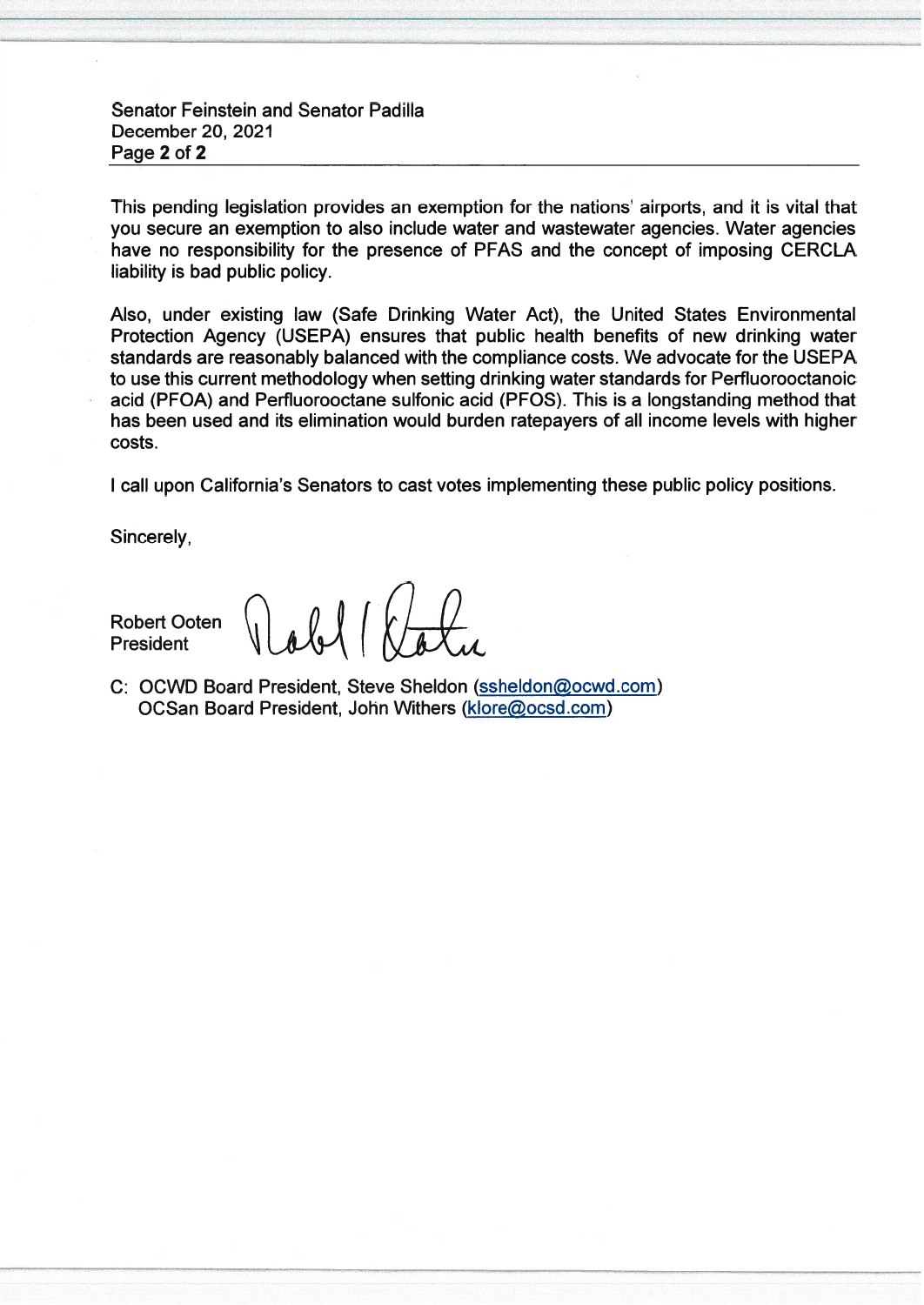#### RESOLUTION NO. 2021-949

### A RESOLUTION OF THE BOARD OF DIRECTORS OF THE COSTA MESA SANITARY DISTRICT SUPPORTING FEDERAL POLYFLUOROALKYL SUBSTANCES ( PFAS) LEGISLATION THAT PROTECTS RATEPAYERS AND **WATER/WASTEWATER AGENCIES**

WHEREAS, Per- and Polyfluoroalkyl Substances (PFAS) are a group of chemicals developed by chemical manufacturers that would otherwise not exist naturally and despite playing no role in releasing PFAS into the environment, cities and water agencies must find ways to remove them from local water supplies; and,

WHEREAS, PFAS have been detected in the Orange County Groundwater Basin, managed by Orange County Water District, and are estimated to cost Orange County communities more than \$1 billion, over 30 years—a cost that will likely increase; and,

WHEREAS, ratepayers are at risk from pending PFAS legislation and associated PFAS costs and water agencies and stakeholders must take action to inform members of Congress of these devastating impacts; and,

WHEREAS, therefore, all PFAS-related legislation must exempt water and wastewater agencies from any liability for PFAS cleanup costs; and,

WHEREAS, a water utility that complies with applicable and appropriate federal management and treatment standards must not be responsible for current and future costs associated with a PFAS cleanup; and,

WHEREAS, given the potential for federal legislation, such as the PFAS Action Act of 2021 (H.R. 2467), to expose water agencies that simply receive and treat water supplies with across-the-board liability for PFAS-related cleanups when they have no responsibility for the presence of PFAS, an explicit exemption from Superfund clean- up liability must be made for water and wastewater agencies; and,

WHEREAS, under existing law (Safe Drinking Water Act), the United States Environmental Protection Agency ( USEPA) ensures that public health benefits of new drinking water standards are reasonably balanced with the compliance costs that water system ratepayers will ultimately incur and eliminating this analysis would burden ratepayers of all income levels with astronomical costs to comply with drinking water standards; and,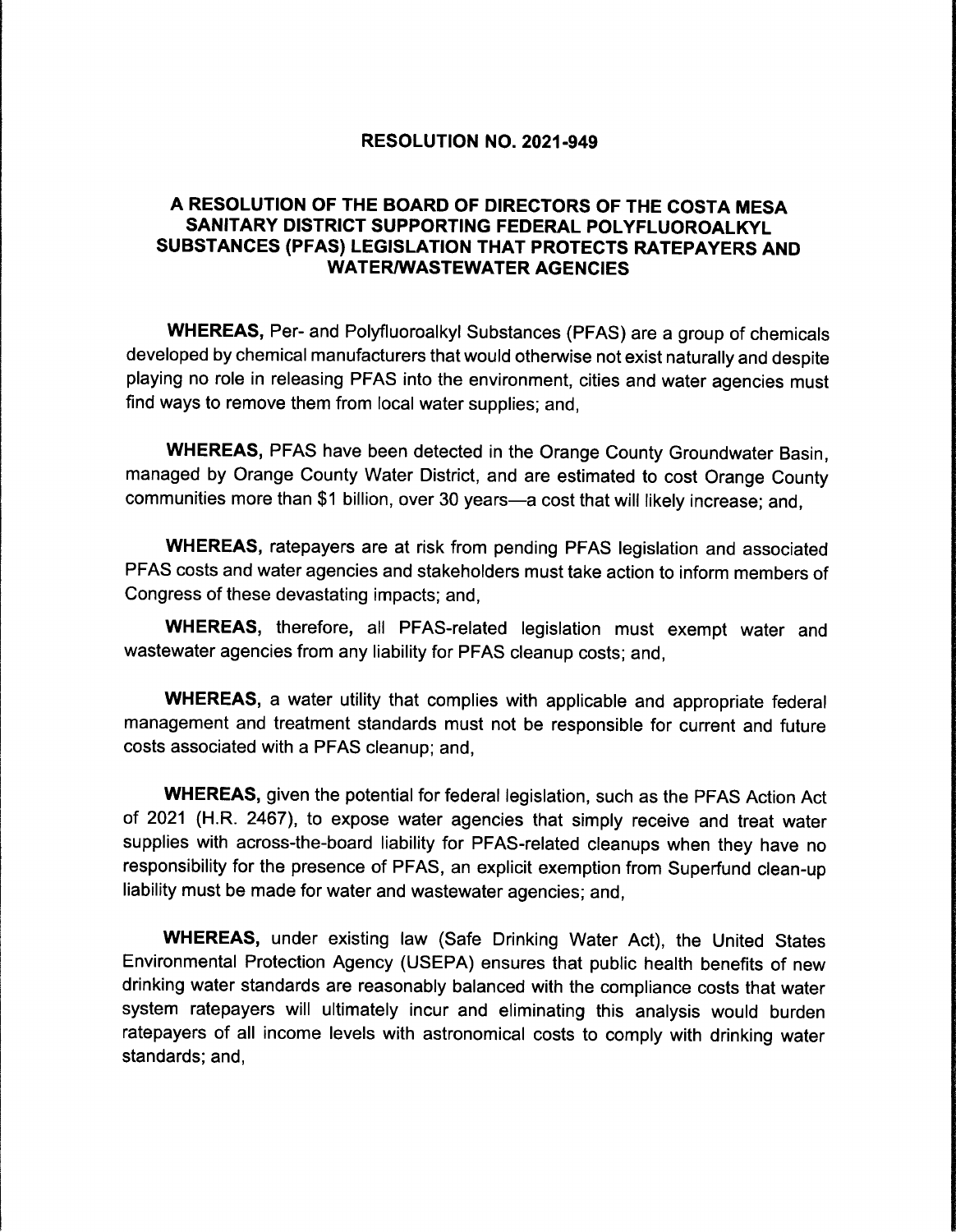WHEREAS, when setting drinking water standards for Perfluorooctanoic acid PFOA) and Perfluorooctane sulfonic acid ( PFOS), the Costa Mesa Sanitary District advocates for the USEPA to use this longstanding methodology.

NOW, THEREFORE, the Board of Directors does hereby resolve:

That the Costa Mesa Sanitary District supports these federal PFAS policy principles to protect water/wastewater agencies and their ratepayers and calls upon the Orange County Congressional Delegation and California Senatorial Delegation to cast votes implementing these public policy positions.

PASSED and ADOPTED on this 20<sup>th</sup> day of December 2021.

Were Schafer Pabl Cotu

Secretary, Costa Mesa Sanitary District President, Costa Mesa Sanitary District<br>Board of Directors Board of Directors **Board of Directors**